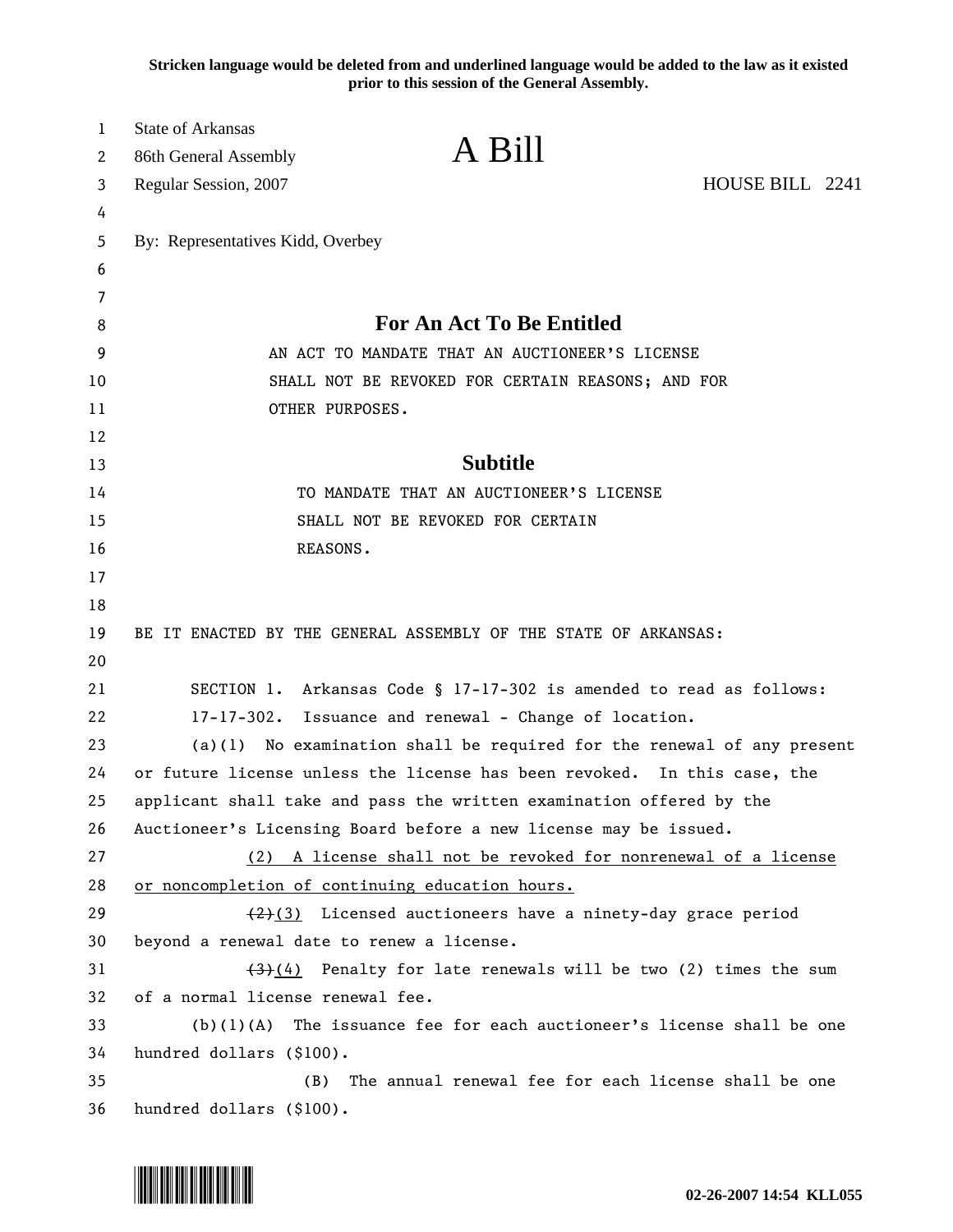**HB2241** 

1 (C) All licenses shall expire on June 30 of each year. 2 (2) In the absence of any reason or condition that might warrant 3 the refusal of the renewing of the license and upon receipt of the written 4 request of the applicant and the applicant's annual fee, the board shall 5 issue a new license each ensuing year. 6 (c) The board shall prepare and deliver to each licensee a license 7 certificate and pocket card. 8 (d)(1) Notice in writing shall be given to the board by each licensee 9 of any change of business location within thirty (30) days after any change 10 in location, whereupon the board shall issue a new license for the unexpired 11 period. 12 (2) A change of business location shall automatically cancel the 13 license previously issued. 14 (3) Changing a business location and issuance of a new license 15 shall entitle the board to collect five dollars (\$5.00). 16 17 SECTION 2. Arkansas Code § 17-17-308 is amended to read as follows: 18 17-17-308. Suspension or revocation. 19 (a) The Auctioneer's Licensing Board may impose a civil penalty or 20 suspend or revoke the license of an auctioneer for any of the following 21 causes: 22 (1) Obtaining a license through false or fraudulent 23 representation; 24 (2) Pursuing a continued and flagrant course of 25 misrepresentation or making false promises through agents or advertising or 26 otherwise; 27 (3) Failing to account for or remit within a reasonable time any 28 money belonging to others that comes into his or her possession; 29 (4) Commingling funds of others with his or her own or failing 30 to keep the funds of others in an escrow or trustee account; 31 (5) Paying valuable consideration to any person for services 32 performed in violation of this chapter; 33 (6) Being convicted of a criminal offense involving moral 34 turpitude or a felony in a court of competent jurisdiction of this or any 35 other jurisdiction; 36 (7) Willfully violating a rule or regulation promulgated by the

2 02-26-2007 14:54 KLL055